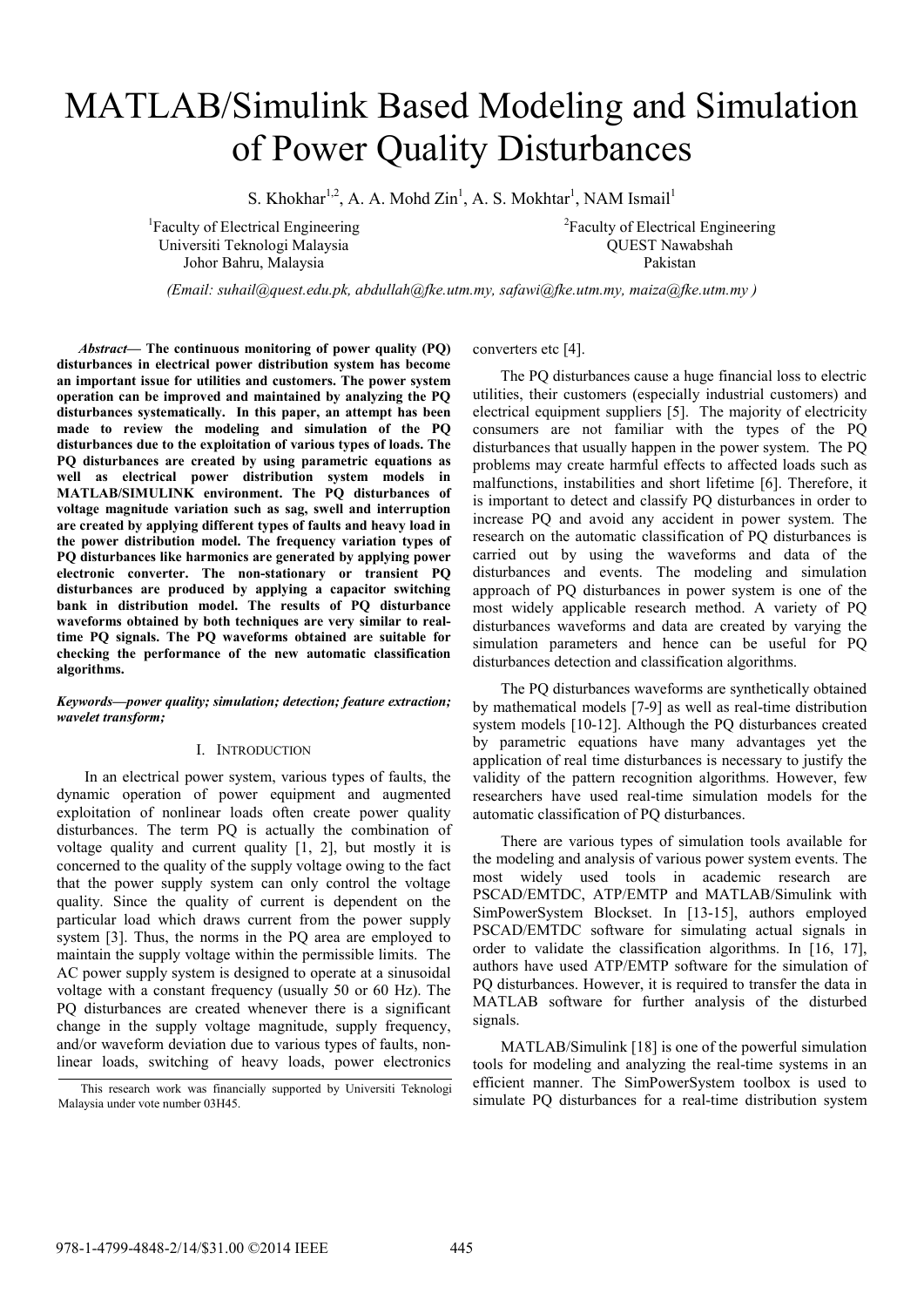model. In this paper, a comprehensive model of real-time power distribution system is created by using SimPowerSystem toolboxes in MATLAB/Simulink. The PQ disturbances are generated by the application of various types of faults, energization of capacitor banks, and nonlinear loads.

## II. POWER QUALITY DISTURBANCES

The PQ disturbances are usually characterized in terms of the effect upon the system voltage and supply frequency. They can be broadly classified according to voltage magnitude variations, frequency variations and transients.

# *A. Voltage sag*

The voltage sag is the most common type of PQ disturbances which is usually lasting from 0.5 to 10 cycles within the consumers' premises. The sag is usually associated with the short circuit faults such as single-line to ground (LG), line to line (LL), double-line to ground (LLG), three-phase (LLL), and three-phase to ground (LLLG) faults. The voltage sag can also be created owing to the energization of heavy loads such as starting of large motors [3, 4].

### *B. Voltage swell*

The voltage swells are also associated with the short circuit faults on power system. In a single line to ground fault, the sag is created on the phase in which fault is occurred while the swell is produced on the non-fault phases. The swell can also be created by switching-off a heavy load or energizing a large capacitor bank [3, 4].

# *C. Interruption*

The complete loss of the supply voltage for a period of time not exceeding 1 minute is known as an interruption. The supply voltage is decreased to 10% of the nominal value. The power system faults, equipment failure, and control functions are the consequences of the interruption [3, 4].

# *D. Harmonics*

The harmonics are sinusoidal voltages or currents having frequencies that are integer multiples of the fundamental frequency (50 or 60Hz). The harmonics are mainly caused by the nonlinear loads such as rectifiers and inverters and other static power conversion equipment [3, 4].

# *E. Transients / Surge*

An undesirable and momentary event in power system is known as transients. The transients may be classified as oscillatory and impulsive. The transient produced due to switching off/on a heavy load, capacitor bank energization, transformer energization is known as oscillatory transient. The transient usually caused by the lightning strokes is known as impulsive transient or surge [3, 4].

# *F. Voltage fluctuations/ flickers*

Voltage fluctuations or flickers are systematic variations of the supply voltage envelope or a series of random voltage variations, the magnitude of which does not exceed by 0.9 to

TABLE 1 Mathematical Model of PQ Disturbances

| <b>Disturbances</b>       | <b>Equation</b>                                                                                                                        | Controlling<br>Parameter                                                                                                      |
|---------------------------|----------------------------------------------------------------------------------------------------------------------------------------|-------------------------------------------------------------------------------------------------------------------------------|
| Pure sine                 | $y(t) = Asin(\omega t)$                                                                                                                | $w = 2\pi f$                                                                                                                  |
| Sag                       | $y(t) = A(1 - \alpha(u(t - t_1) - u(t - t_2)))sin(\omega t)$                                                                           | $0.1 \leq \alpha \leq 0.9$ ;<br>$T < t_0 - t_1 < 9T$                                                                          |
| Swell                     | $y(t) = A(1 + \alpha(u(t - t_1) - u(t - t_2)))\sin(\omega t)$                                                                          | $0.1 < \alpha < 0.9$<br>$T \le t_2 - t_1 \le 9T$                                                                              |
| Interruption              | $y(t) = A(1 - \alpha(u(t - t_1) - u(t - t_2)))\sin(\omega t)$                                                                          | $0.9 < \alpha < 1$<br>$T < t_0 - t_1 < 9T$                                                                                    |
| Harmonics                 | $y(t) = \alpha_1 \sin(\omega t) + \alpha_3 \sin^{(3\omega t)}$<br>$+\alpha_{\epsilon} \sin(5\omega t) + \alpha_{\tau} \sin(7\omega t)$ | $0.05 \le \alpha_3 \le 0.15$ ;<br>$0.05 \le \alpha_{5} \le 0.15$ ;<br>$0.05 \le \alpha_7 \le 0.15$ ;<br>$\sum \alpha_i^2 = 1$ |
| Oscillatory<br>Transients | $y(t) = A[\sin(\omega t) + \alpha^{-(t-t_1)/\tau}]$<br>$sin\omega_n(t - t_1)$ $(u(t_2) - u(t_1))$                                      | $0.1 < \alpha < 0.8$<br>$0.5T \le t_2 - t_1 \le 3T$<br>$8ms \leq \tau \leq 40ms$<br>$300 \le f_n \le 900 Hz$                  |

1.1 pu. The voltage deviations caused by the continuous and rapid variations in the load are termed as flickers. The voltage fluctuation is an electromagnetic phenomenon while flicker is an undesirable result of the voltage fluctuation in some loads. Both terms have same meaning in standards. The arc furnace is the most common cause of the voltage fluctuations on utility transmission and distribution systems [3, 4].

## *G. Power Frequency Variations*

The deviation in the fundamental frequency from its specified nominal value (50 or 60 Hz) is known as power frequency variations. The power system frequency (*f*) is directly related to the rotational speed  $(N<sub>s</sub>)$  of the synchronous generators at fixed number of poles  $(P)$  i.e.  $(N_s=120*(P))$ . There is slight variation in frequency due to mismatch between load and generation. The power frequency variations are caused by faults on the bulk power transmission system, a large block of load being disconnected, or a large source of generation going off-line [3, 4]..

#### III. POWER QUALITY DISTURBANCES MODELS

# *A. Parametric Equations Model*

Real-time PQ disturbances signals are difficult to capture. In the research of PQ disturbances, usually disturbance signals are produced by simulation for further analyzing them. In this paper, six types of PQ disturbances are produced by using mathematical models as shown in Table 1 [7, 9, 13]. The PQ disturbances are easily generated and appear very similar to actual situation. There are some advantages of using parametric equation such as it is possible to vary signal parameters in a wide range and in a controlled manner. It is easier to obtain the samples in an enormous quantity. The signals generated by mathematical models can be easily used in the classification of PQ disturbances to extract their distinctive features.

# *B. Electrical Power Distribution Model*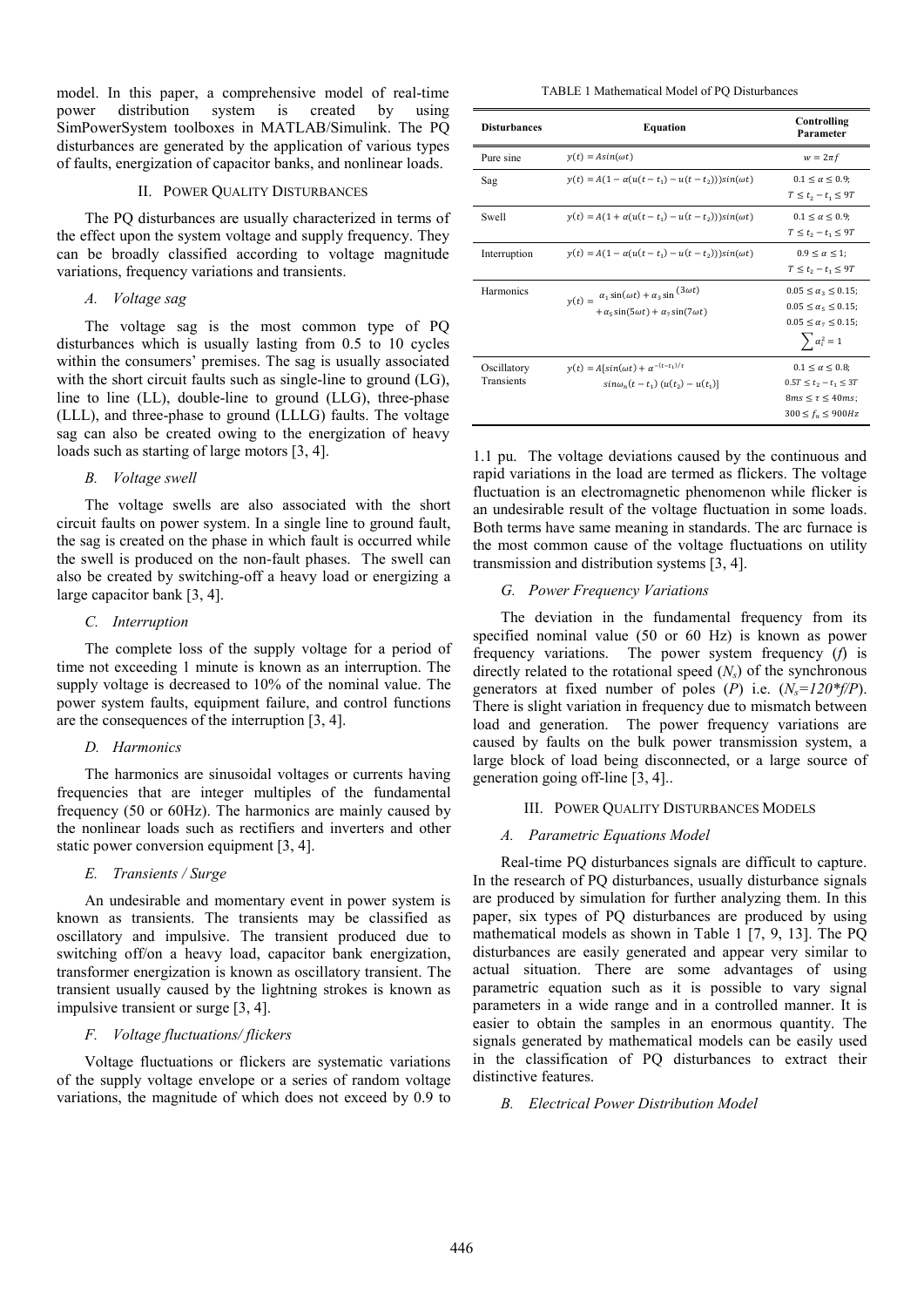

Fig. 1 (a) Electrical power distribution model (b) its Simulink diagram

 The PQ disturbances are simulated by considering a test model of the electrical power distribution s ystem as specified in Fig.  $1(a)$ . The test model is found very close to actual power distribution system. Many practical assumptions are considered in this simulation process. The power distribution system model consists of a 25kV, 50MVA generator with an impedance of  $Z_s$ , a 20km distribution line, a delta/star stepdown transformer and a normal load. Th he transformer of 25/0.6 kV, 10MVA supplies a power to normal (1MVA, RL load) and non-linear (130V, controlled rectifier) loads at the point of common coupling i.e., bus B3. The load bus B3 is also equipped with a capacitor bank (0.8MVA) for reactive power compensation in order to simulate a fixed switching of a bank of capacitors which causes oscillatory transients, as in realtime case. A heavy load is connected at th e distribution line. The faults created at the 20km distribution line cause voltage sag in faulty phase and voltage swell in non f fault phase.

The test model of the distribution system is simulated in SimPowerSystem and Simulink Blockset of f MATLAB which is shown in Fig. 1 (b). The model is used to study various PQ disturbances in power system due to system faults, heavy loads, switching and non-linear loads.

#### IV. SIMULATION RESULTS

IV. SIMULATION RESULTS<br>The PQ disturbances waveforms are obtained by using mathematical models as well as power distribution test model in MATLAB/Simulink software. The sampling frequency and fundamental frequency in both cases are considered as 10 kHz and 50 Hz, respectively.

#### *A. Mathematical Models*

The PQ disturbances are generated in M MATLAB software by using parametric equations. normalized magnitude of 1.0 pu and fundamental frequency of waveform has a



Fig. 2 PQ disturbances waveforms

50Hz. The sampling frequency is 10kHz, i.e., 200 points for each cycle which is suitable fo r practical implementation. The overall duration of the signals considered is of 10 cycles (2000 points). Figure 2 shows various types of the PQ disturbances waveforms generated by parametric equations.

Various samples of voltag ge sag between 1 to 10 cycles with 0.1 to 0.9 pu magnitudes can be generated as the training and testing patterns for applying automatic classification algorithm. Similarly, voltage swell samples can be created with magnitude between 1.1 to 1.8 8 p.u. The interruption can be created when the magnitude of voltage falls below 0.1 at any instant. For the simulation of the pure harmonics, the harmonic components of  $2<sup>nd</sup>$ ,  $3<sup>rd</sup>$ ,  $5<sup>th</sup>$  and  $7<sup>th</sup>$  order are varying from 5% to 15% of the fundamental frequency in a variety of possible combinations. The low frequency transients are simulated with a transient frequency range of 3 300 Hz to 900Hz.

There are various advanta ges of PQ signals modeling by using parametric equations in s some aspects [19]. It is possible to change training and testing signal parameters in a wide range and in a controlled manner. The waveforms and parameter variation range are very similar to actual PQ signals.

# *B. Simulink Models*

In this part, the PQ disturbances are simulated using simulink models by applying various types of loads and faults such as short circuit faults, heavy load, capacitor bank switching and non-linear loads as shown in Fig. 1.

 Each PQ waveform consists of 10 cycles and a sampling frequency of 10 kHz. A distribution equivalent circuit with 25kV voltage source and 50 H Hz frequency is shown in Fig. 1. The transmission line is of 20km length and  $\pi$ -equivalent model. The PQ disturbances are captured at the end of load i.e., at bus B3. A single line-to-ground fault is created at bus B1 which causes voltage sag and interruption in the fault phase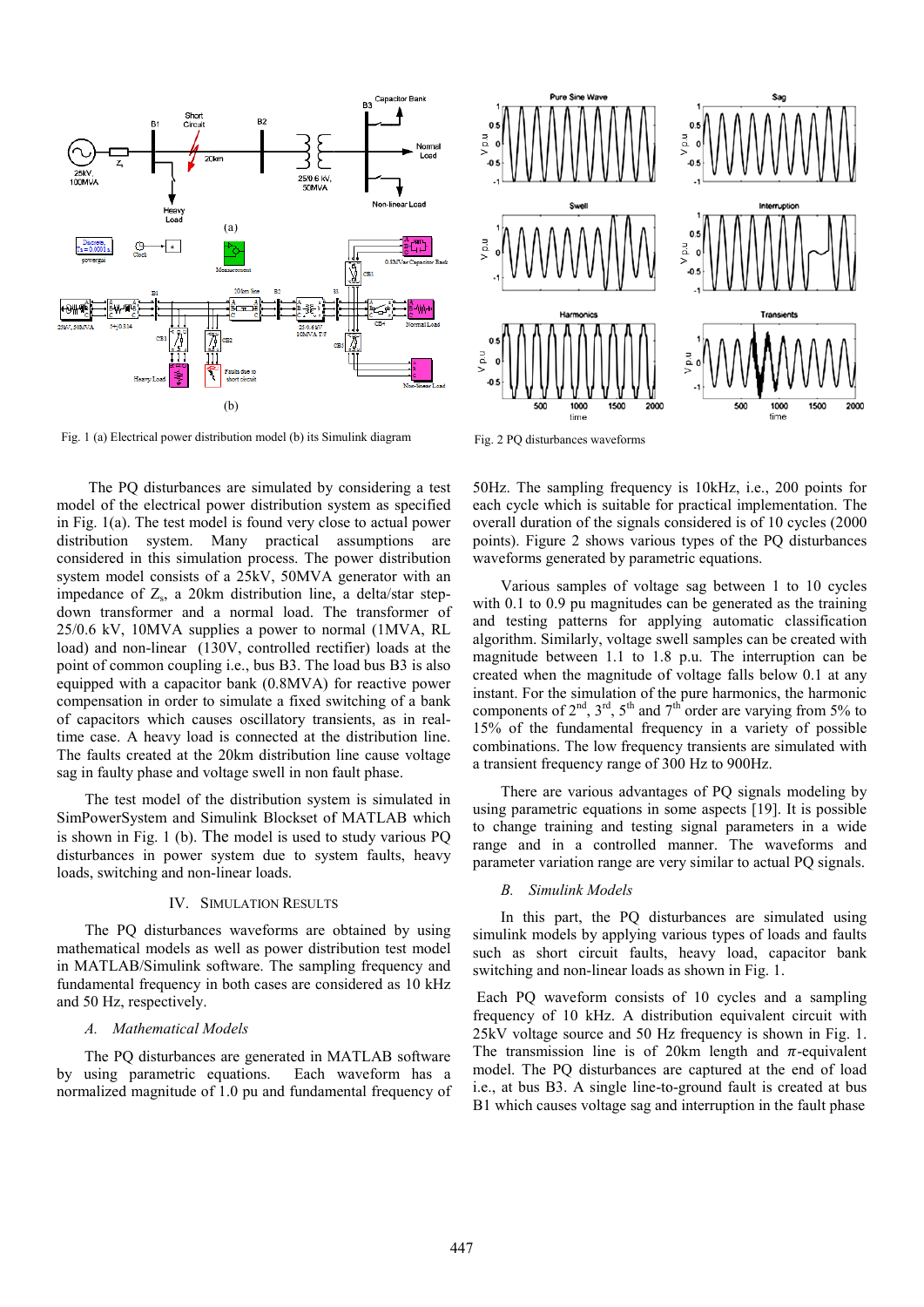

Fig. 4 Voltage sag and swell due to line to line fault

cycles). The voltage sag, swell and interruption types of PQ disturbances are created in the power d distribution supply system due to short circuit faults, switching on a heavy load, or starting of large induction motors. Fig. 3 sho ws a three phase

and swell in the non-fault phase. A variable normal load, nonlinear load and capacitor bank are connected at bus B3. A variable load causes voltage flicker and fluctuation. The nonlinear load creates steady-state distortions s such as harmonics. The capacitor bank creates transients types of PQ disturbances. The simulation time for all disturbances is s elected as 0.2s (10

voltage waveform at bus B3. The voltage sag is created in phase-A due to single-phase to ground fault in phase A. The fault occurred at 0.08s and cleared at 0.16 (4 4 cycles). When the fault is cleared at 0.16s, the voltage in all ph hases is normal. In Fig. 4, line to line fault is created in phases A and C for a period of 0.04s to 0.14s (5 cycles). Therefore, sag is produced in phases A and C where as swell in phase B. Fig. 5 shows







Fig. 6 Oscillatory Transiets due to capacitor switching

interruption in phase A and swell in phases B and C between 0.04s and 0.14s due to heavy load on phase A.

The capacitor bank is energized when circuit breaker CB4 in Simulink model is switched on. As shown in Fig. 6, a transient is produced in supply y voltage due to operation of a capacitor bank. The transient frequency depends upon the size of the capacitor bank. The l large size capacitor has lower transient frequency.

The harmonics are caused by the switching on the nonlinear loads. A three-phase bridge rectifier connected at bus 3 (Fig. 1) is used as a three phase nonlinear load. The current waveform and its Fourier analy sis are shown in Fig. 7.

The harmonic contents of a distorted waveform are indicated by the common harmonic index known as total harmonic distortion (THD). The THD is a measure of the effective value of the harmon ic components of the distorted voltage or current waveform. The THD is defined as the ratio of the harmonics expressed in percentage of the fundamental (e.g., voltage, current) compone ent [20],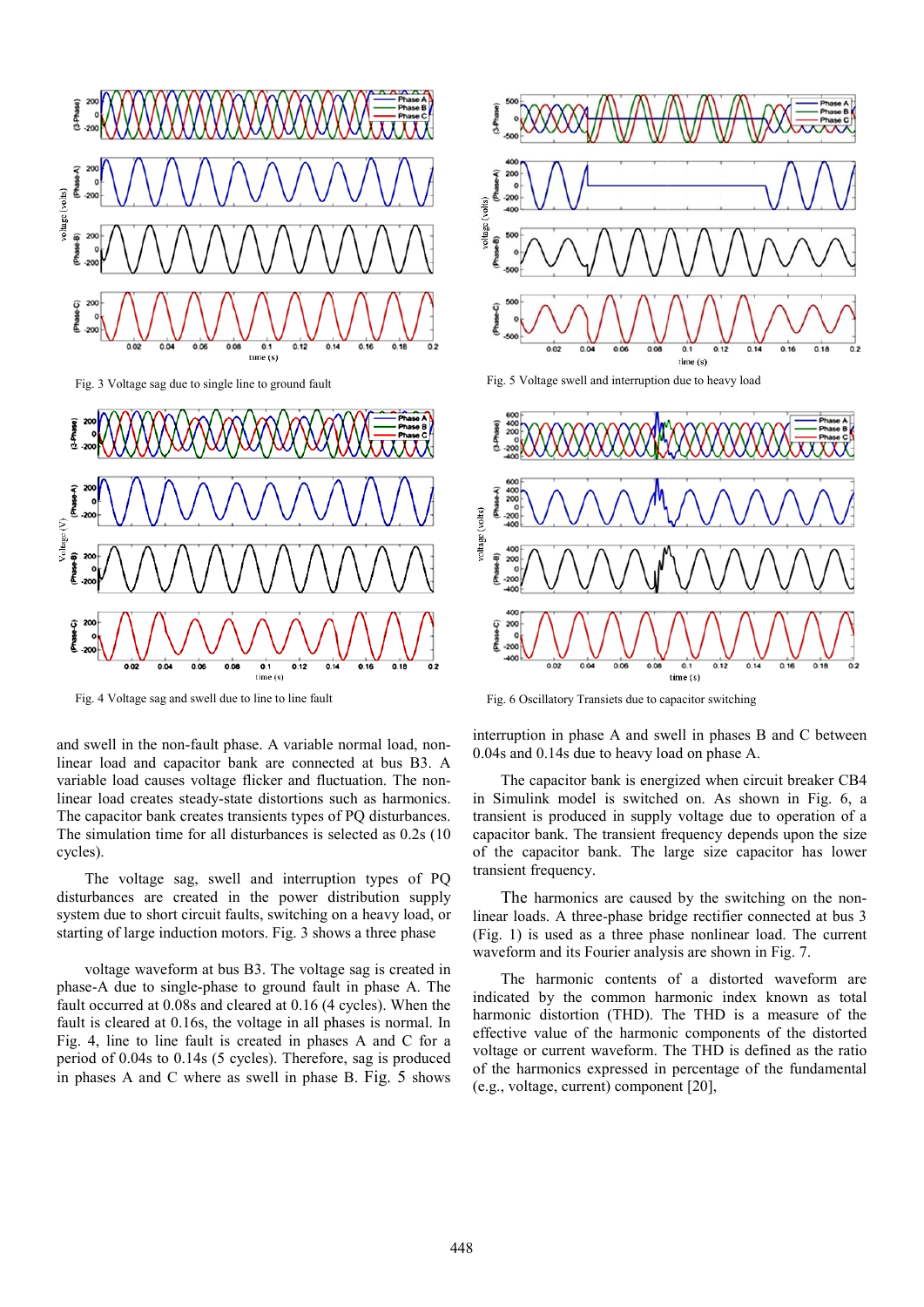

Fig. 7 (a) current waveform (b) its Fourier Analysis

$$
THD = \sqrt{\sum_{h=2}^{\infty} (V^{(h)})^2 / V^{(1)}} \tag{1}
$$

where  $V^{(h)}$  is the amplitude of the *h* harmonic component.

The THD of phase A in Fig.  $7$  is calculated as  $21.88\%$ with the harmonics orders (h) of  $1^{st}$ ,  $5^{th}$ ,  $7^{th}$ ,  $11^{th}$ ,  $13^{th}$ ,  $17^{th}$ , and  $19<sup>th</sup>$  in accordance with (2),

$$
h = 6k \pm 1
$$
 where  $k = 1, 2, 3, ...$  (2)  
V. DISCUSSION  
The, PO. distrrahence, signals, are, can

The PQ disturbances signals are generated by MATLAB/Simulink software. The disturbances can be generated with different magnitudes in per unit, time durations, and instant on waveform. The sampling frequency in both cases is considered is 10 kHz. Simulation techniques provide researchers the flexibility to create power system model to simulate PQ disturbances by assembling various power system

block sets in the MATLAB/Simulink k environment. It gives an insight on how PQ disturbanc e propagates and behaves within the simulated power system model. The limitation of simulation method is its dependency on the capability of the chosen simulation s oftware and the availability of power system building block ks to simulate the desired PQ disturbances.

#### VI. CONCLUSION

The PQ disturbances have been produced by using mathematical models and actual electrical power distribution model built in MATLAB/Simulink environment. The simulation results show that the PQ disturbances created by two methods are very similar and also both are very similar to actual PQ disturbances. The PQ Q disturbances created either by mathematical models or by Simulink models can be applied for the automatic classification algorithms.

#### ACKNOWL LEDGEMENT

The authors would like to thank to the Faculty of Electrical Engineering of U Universiti Teknologi Malaysia (UTM), Malaysia for providing the facilities to carry out this research, and Ministry of Education (MoE) of Malaysia for their financial support under vote number 03H45. Suhail Khokhar is also thankful to Quaid-e-Awam University of Engineering, Science & Technology (QUEST) Pakistan, for their financial support.

#### **REFERENCES**

- [1] M. Bollen, "What is power quality?," *Electric Power Systems Research*, vol. 66, pp. 5-14, 2003.
- [2] P. Janik and T. Lobos, "Automated classification of power-quality disturbances using SVM and RB BF networks," *Power Delivery, IEEE Transactions on,* vol. 21, pp. 1663 3-1669, 2006.
- [3] R. C. Dugan, M. F. McGranaghan, and H. W. Beaty, *Electrical power* systems quality vol. 2: McGraw-Hill New York, 1996.
- [4] M. H. Bollen, *Understanding power quality problems* vol. 3: IEEE press New York, 2000.
- [5] A. Subasi, A. S. Yilmaz, and K. Tufan, "Detection of generated and measured transient power quality events using Teager Energy Operator," *Energy Conversion and Management, vol.* 52, pp. 1959-1967, Apr 2011.
- [6] Z.-L. Gaing, "Wavelet-based n eural network for power disturbance recognition and classification," Power Delivery, IEEE Transactions on, vol. 19, pp. 1560-1568, 2004.
- [7] M. Uyar, S. Yidirim, and M. T. Gencoglu, "An expert system based on Stransform and neural network f for automatic classification of power quality disturbances," Expert Systems with Applications, vol. 36, pp. 5962-5975, Apr 2009.
- [8] M. Valtierra-Rodriguez, R. Romero-Troncoso, R. A. Osornio-Rios, and A. Garcia-Perez, "Detection and Classification of Single and Combined Power Quality Disturbances using Neural Networks," 2014.
- [9] K. Manimala, K. Selvi, and R. Ah hila, "Hybrid soft computing techniques for feature selection and parameter optimization in power quality data mining," *Applied Soft Computing,* vol. 11, pp. 5485-5497, Dec 2011.
- [10] H. Dehghani, B. Vahidi, R. A. Naghizadeh, and S. H. Hosseinian, "Power quality disturbance classification using a statistical and wavelet-based Hidden Markov Model with Dempster-Shafer algorithm," International *Journal of Electrical Power & E Energy Systems,* vol. 47, pp. 368-377, 2013.
- [11] B. Biswal, M. K. Biswal, P. K. Dash, and S. Mishra, "Power quality event characterization using support vector machine and optimization using advanced immune algorithm," *Neurocomputing*, vol. 103, pp. 75-86, Mar 1 2013.
- [12] J. Upendar, C. P. Gupta, and G. K. Singh, "Statistical decision-tree based fault classification scheme for protection of power transmission lines," *International Journal of Electrical Power & Energy Systems, vol. 36, pp.* 1-12, 2012.
- [13] A. Rodríguez, J. A. Aguado, F. Martín, J. J. López, F. Muñoz, and J. E. Ruiz, "Rule-based classification of power quality disturbances using Stransform," *Electric Power Systems Research*, vol. 86, pp. 113-121, 2012.
- [14] H. Zhengyou, G. Shibin, C. Xiaoqin, Z. Jun, B. Zhiqian, and Q. Qingquan, "Study of a new m method for power system transients classification based on wavelet entropy and neural network,"